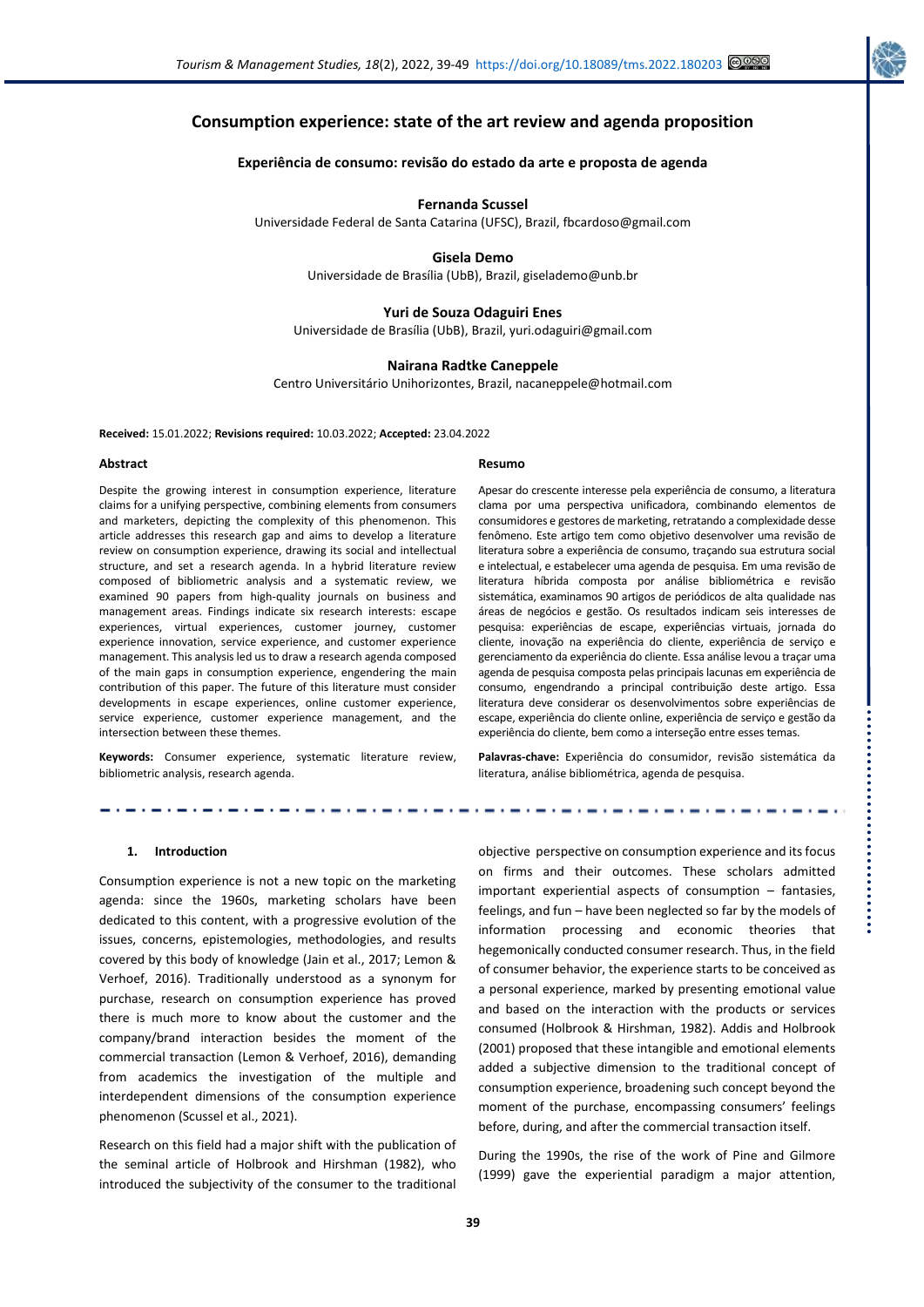

particularly on the managerial perspective, based on the premise that developing goods and services was no longer sufficient to maintain the competitiveness of organizations, confirming the need of combining tangible and intangible aspects involved in the experiential context. The emergence of the experiential paradigm promoted an approximation between service and experience marketing literature, a context in which experience is conceived as the provision of a service of excellence (Hui & Bateson, 1991). During this period, several conceptual misunderstandings start to arise, particularly concerning the use of service and experience as synonyms and the confusion between purchase experience and consumption experience (Lemon & Verhoef; Scussel et al., 2021). Literature also signalizes two research tracks that, although managerially connected. The organizational perspective focus on the design of the experience and the stimuli that will be perceived by consumers. And the consumer perspective emphasizes more contextual, idiosyncratic, social, and cultural aspects that build the meanings of the experience for the consumer (Lemon & Verhoef; Scussel et al., 2021).

In the beginning of this millennium, research witnessed the consolidation of consumer subjectivity and the incorporation of the consumer perspective on the organizational framework (Addis & Holbrook, 2001). This has opened the path for themes such as customer journey and customer experience management, shedding light on the relevance of all elements and interactions involved in the buying processes, including all the moments of interaction between consumer and an organization, broadening the perspective of analysis on consumer experience (Lemon & Verhoef, 2016). Both customer journey and customer experience management are linked to the organizational perspective, highlighting the outcomes of experience such as satisfaction, service quality, and relational benefits, a strong connection with the strategic framework of marketing studies.

More than fully embracing the consumer perspective, literature claims for a unifying perspective, combining elements from both sides, thus outlining the complexity involved in the consumption experience. Although consumers and organizations are paramount elements for the experience to happen (Lemon & Verhoef, 2016; Scussel et al., 2021), both literature streams were not connected until the decade of 2010. This is not a matter of recognizing consumers' aspects in order to can create value, influencing companies' performance and competitiveness (Grønholdt et al., 2015), but an active effort in unveiling consumption acts, the consumers, and their social and cultural contexts (Akaka et al., 2015), an important step into the development of the consumption experience construct. A recent definition of the concept proposes that consumption experience is "an interactive process between consumers and an organization's value propositions, within a given sociocultural structure, capable of generating emotional, cognitive and behavioral responses in the consumer, whose final product is the experiential value, benefiting both consumers and organizations" (Scussel et al., 2021, p. 196).

Despite the increasing interest in consumption experience and the benefits reported for both consumers and organizations, there is an agreement in the literature that this subject is just at its beginning, being the new frontier for consumer and marketing research (Jain et al., 2017; Lemon & Verhoef, 2016). Furthermore, the proposition from Akaka, Vargo, and Schau (2015) about the need to expand the context of experience beyond the duality of consumer-organization, including the effects of the social and cultural elements that structure the experiential setting, set researchers the need for rethinking the roots of our works. On that basis, we see the rise of the necessity of understanding the future avenues, challenges, and possibilities of knowledge production in the consumption experience scientific field. From this discussion, a few questions emerge: how is this body of knowledge currently organized? In addition, what are the paths for future research?

To address these questions, the primary objective of this article is to develop a literature review on consumption experience, drawing its social and intellectual structure. Following Paul and Criado's (2020) statement that the main outcome of a literature review should be to point directions for future research, we aim to propose a research agenda as a secondary objective. Considering such intentions, we designed a hybrid study (Paul & Criado, 2020) combining systematic review and bibliometric analysis. Systematic reviews help researchers to comprehend the development of concepts, themes, and phenomena, accessing a broad comprehension of a specific topic based on the analysis of primary works (Tranfield, Denyer, & Smart, 2003). The bibliometric analysis, in turn, enables the study of how a scientific field is socially structured, highlighting the most influential journals, authors, and papers, along with an analysis of the intellectual structure of the field and the possibilities of exploring the main researched topics and the emerging and promising fields of work (Zupic & Carter, 2015). These analyses enable us to understand state of the art in the consumption experience scientific field, thus, setting future avenues of research.

## **2. Method**

Considering the relevance of mapping the diversity of knowledge in management research, Tranfield et al. (2003) proposed a literature review process for management and management-related areas based on the evidence-based movement from medical science. Considering the Cochrane Reviewers' Handbook, Tranfield et al. (2003) recommend literature reviews to follow three stages: planning the review, conducting a review, and reporting and dissemination.

In **planning the review**, we decided for a multimethod approach, following the guidance of Paul and Criado (2020), who state that hybrid reviews integrating structured and bibliometric reviews can provide a broader comprehension of a scientific field. On that basis, we resorted to a systematic review in order to map and organize the knowledge on consumption experience in a more subjective and qualitative approach and a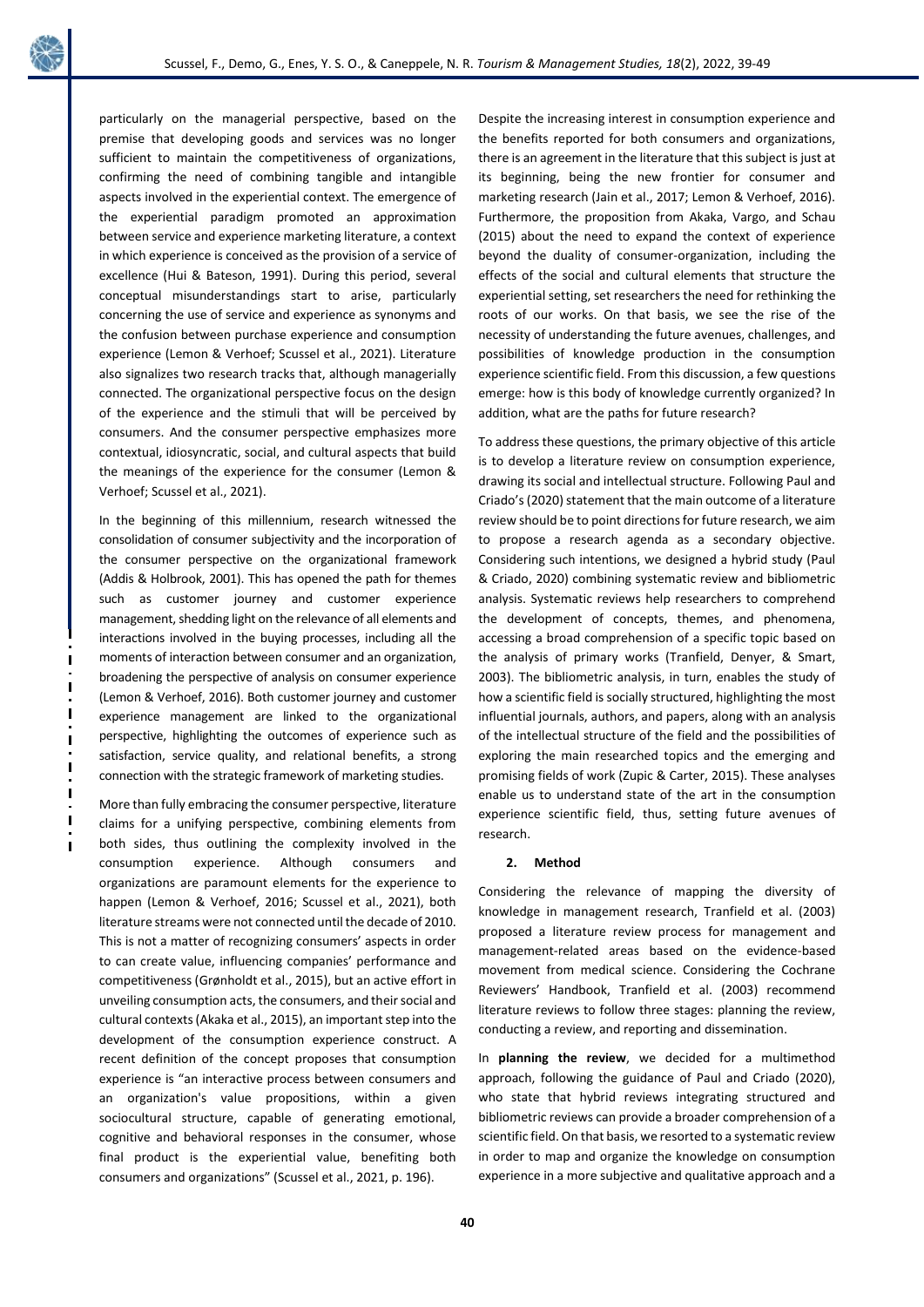

bibliometric study, a quantitative approach that enables researchers to reach results based on bibliographic data and conclusions about the structure of a field, such as social and intellectual networks and major topics of interest (Zupic & Carter, 2015).

As postulated by Tranfield et al. (2003), in this panning stage, we must identify the need for a review, which was covered in the introduction section of the article, followed by the development of a review protocol. We selected the protocol of Templier and Paré (2015), comprising six procedures: (i) formulating the problem, (ii) searching literature, (iii) screening for inclusion, (iv) assessing quality, (v) extracting data, and (vi) analyzing and synthesizing data.

The second stage proposed by Tranfield et al. (2003) concerns **conducting the review**. In this stage, we developed the protocol of Templier and Paré (2015). The formulation of the problem concerns this paper's objectives, which are to develop a literature review on consumption experience, draw its social and intellectual structure, and propose a research agenda. The literature search phase concerns the selection of the primary studies in the Web of Science database due to its greater temporal coverage and relevance (Chadegani et al., 2013). We used the keywords "consumer experience" OR "customer experience" OR "consumption experience". The analyzed period comprised publications in the last five-year period, 2016- 2020, in order to design the state of the art, which means the most recent development in the thematic, considering the fiveyears range indicated by Zupic and Carter (2015). In this phase, we identified 960 papers.

In the screening for inclusion, we selected only papers on consumption experience in the Business and Management area, reaching 537 articles. To access the quality of the papers, we followed the recommendation of Aguinis et al. (2020) in keeping only the articles from the top 50 journals according to

the 2019 Journal Citation Report – JCR, with a resulting corpus of 129 papers. We added another analysis through the 129 papers, reading the title, abstract, and keywords to identify the convergence with the thematic of the review, that is, if the consumption experience was really the focus of the paper. The final corpus was composed of 90 articles. We accessed authorship, journal, country of publication, keywords, and references during the data extraction step. We also examined the citations of the papers from Google Scholar in April 2021.

The final step is analyzing and synthesizing data. To perform the bibliometric analysis, we used the bibliometric software Vosviewer (1.6.11), as recommended by Zupic and Carter (2015), based on its ability to identify cooperative relationships within a scientific field (Van Eck & Waltman, 2017). The bibliometric analysis enabled us to achieve the primary objective of this paper  $-$  to draw the social and intellectual structures of the field. We examine the social structure of consumption experience scientific production by assessing the most productive countries, the networks of knowledge, the most productive authors, the most influential journals, and bibliographic coupling. As stated in Zupic and Carter (2015), bibliographic coupling enables the creation of clusters that bring together similar interests based on the number of shared references, providing a better identification of niche specialties, which indicate research group interests.

The consumption experience intellectual structure analysis was based on the results of the bibliographic coupling, along with the qualitative analysis generated by the full reading of the articles from the research corpus. In turn, the qualitative perspective brought by the systematic review adds a level of subjectivity to the data analysis process (Tranfield et al., 2003), allowing a better comprehension of the phenomenon under investigation. Table 1 illustrates the methodological procedures used in this literature review.

| Formulating the problem         | To develop a literature review on consumption experience, drawing its social and intellectual<br>structure, and to propose a research agenda. |                                                                                               |  |
|---------------------------------|-----------------------------------------------------------------------------------------------------------------------------------------------|-----------------------------------------------------------------------------------------------|--|
| <b>Searching literature</b>     | <b>Databases</b>                                                                                                                              | Web of Science                                                                                |  |
|                                 | Keywords                                                                                                                                      | "consumer experience", "customer experience", "consumption experience"                        |  |
|                                 | Time range                                                                                                                                    | 2016 to 2020                                                                                  |  |
|                                 | Initial corpus                                                                                                                                | 960 papers                                                                                    |  |
| <b>Screening for inclusion</b>  | Inclusion criteria                                                                                                                            | Papers from Business and Management areas                                                     |  |
|                                 | Corpus                                                                                                                                        | 537 papers                                                                                    |  |
| Assessing quality and relevance | <b>Quality Criteria</b>                                                                                                                       | Papers from the top 50 journals according to the 2019 Journal of Citation<br>Report - JCR     |  |
|                                 | Corpus                                                                                                                                        | 129 papers                                                                                    |  |
|                                 | Relevance criteria                                                                                                                            | Title, abstract, and keywords reading                                                         |  |
|                                 | <b>Final Corpus</b>                                                                                                                           | 90 papers                                                                                     |  |
| <b>Extracting data</b>          |                                                                                                                                               | Authorship, journal, country of publication, keywords, references, and<br>number of citations |  |
| Analyzing data                  | <b>Bibliometric analysis</b>                                                                                                                  | Bibliometric software Vosviewer (1.6.11)                                                      |  |
|                                 | Qualitative analysis                                                                                                                          | Full reading of the papers                                                                    |  |

**Table 1 - Literature Review Strategy**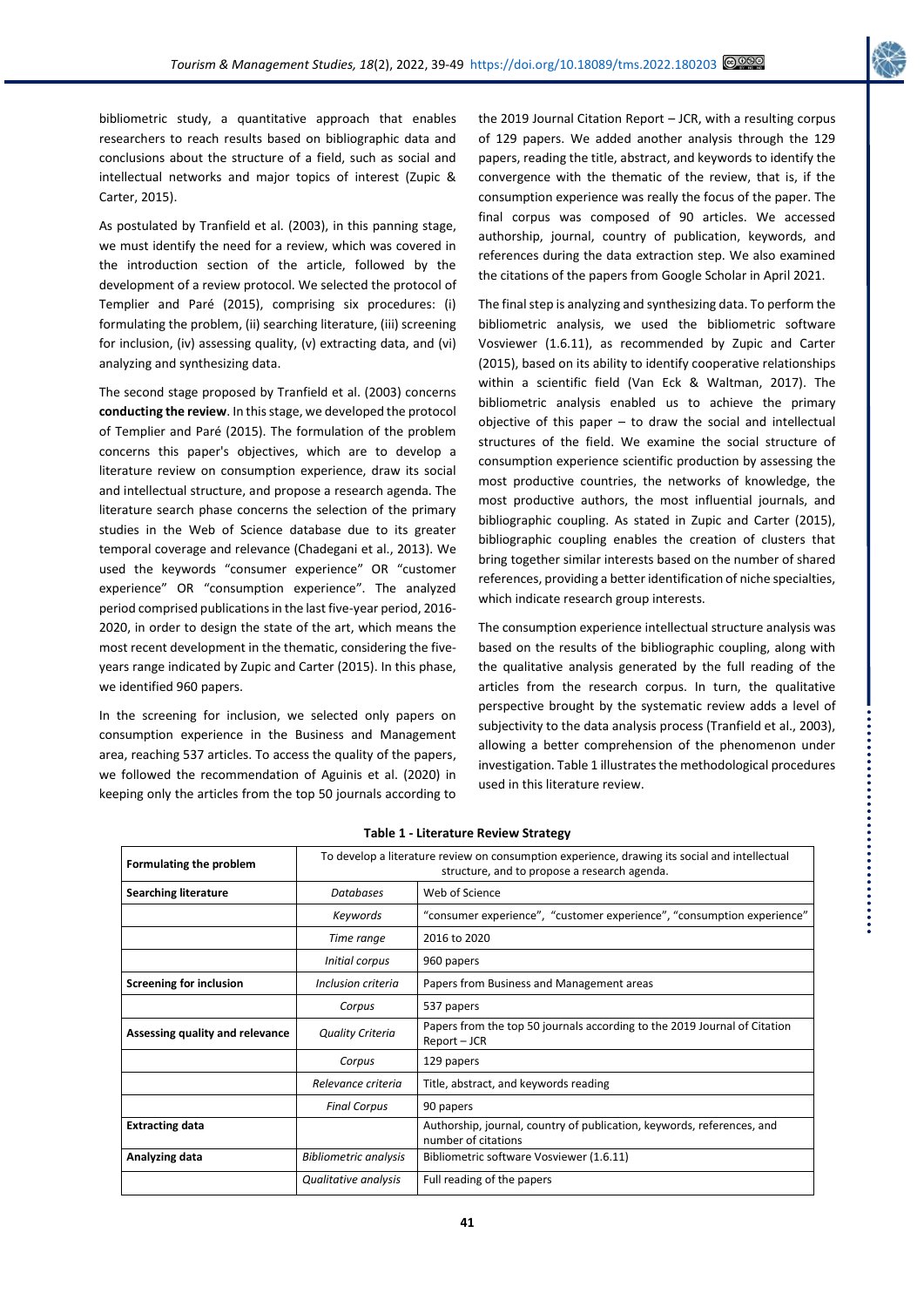The third stage of the evidence-based approach for management research is reporting and dissemination (Tranfield et al., 2003). For this, in the following section, we review the state of the art on consumption experience and generate a discussion that will provide the research agenda for future studies, thus ensuring the achievement of the objectives of this study.

# **3. Findings**

## *The Social Structure of the Consumption Experience Field*

We first analyze the social structure of the consumption experience scientific field, regarding the most productive countries, the networks of knowledge on the theme, the most productive scholars, and the most influential journals. The analysis of this data provides evidence of collaboration, revealing how the field is socially formed (Zupic & Carter, 2015).

Concerning the most productive countries on consumption experience, Figure 1 shows that the United States leads the ranking with 20 papers - 10 of them published by North-American scholars and 10 in co-authorship with other countries. In the second position, the United Kingdom has 14 publications, followed by China (8), France (7), Australia (5), Spain (5), Italy (4), Belgium, Finland, and Germany (3 papers each).



From these findings, we note that the development of consumption experience knowledge is based on the international partnership between scholars from different countries. To understand how these partnerships are set, we analyzed the international co-authorship based on the country of origin of the papers. We followed the guidance of Zupic and Carter (2015), who affirm that the analysis of the institutional affiliation and the geographical location can lead researchers to understand the networks of knowledge. Figure 2 illustrates the results.



The red network is formed by England, Italy, Australia, and China; the green network encompasses the United States, Netherlands, Belgium, and France; and the blue network is composed of Finland, Germany, and Sweden. The United States and England (UK) stand out in the international co-authorship, being the connection between the three identified networks. We understand that the protagonism of the United States is due to the seminal papers published by Holbrook and Hirshman (1982), both North-American scholars and the popularization of the concept in the managerial perspective with the work of Pine and Gilmore (1999) in the United States, fostering a tradition on experiential marketing.

The next step was to identify the most productive scholars, considering the publication of at least three papers during the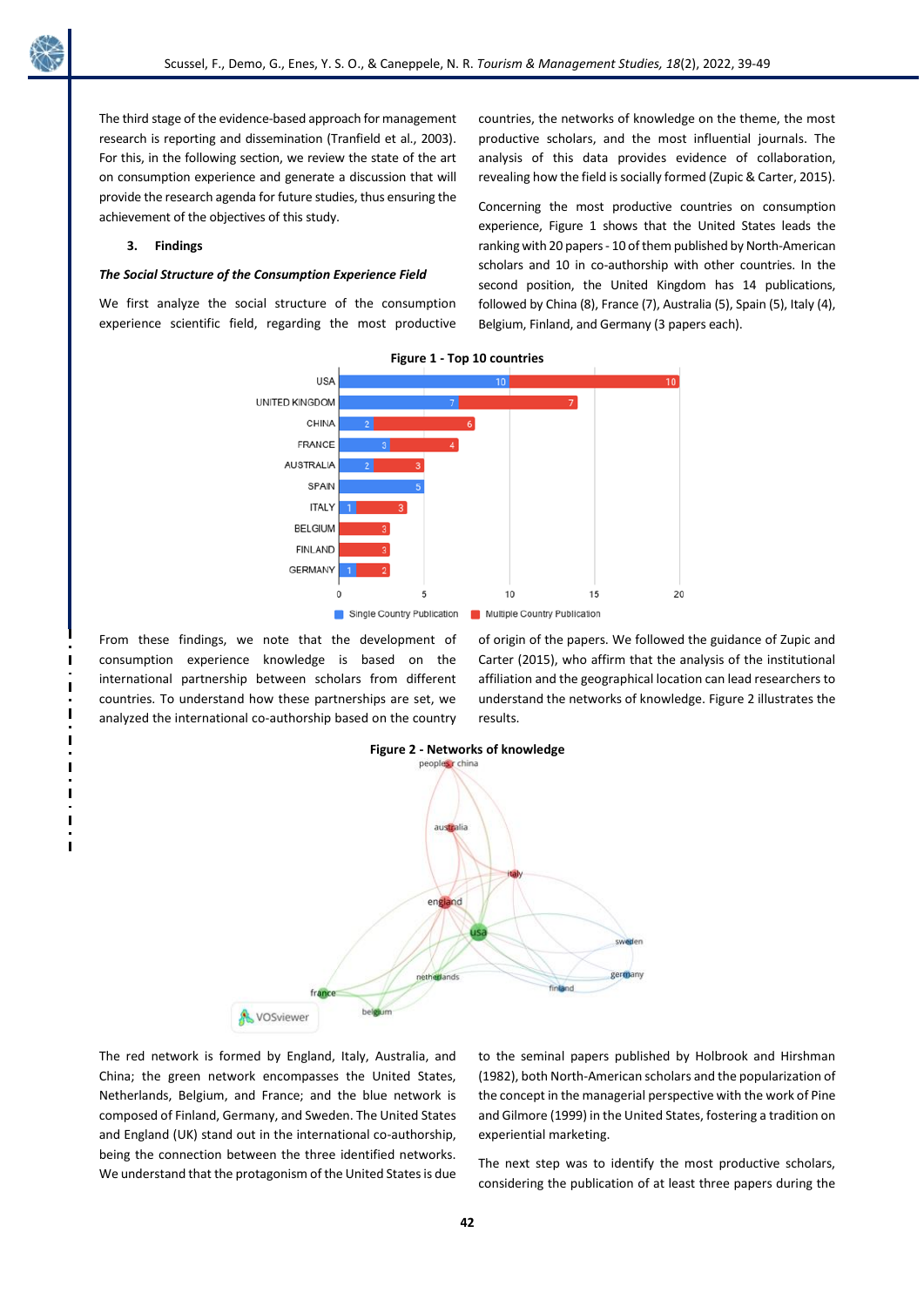....................

analyzed period. Four researchers arise in this analysis, all with three publications. At the top of the rank is Katherine Lemon (841 citations), from the United States, who focused on consumption experience as a key driver of firm growth. T. C. Melewar (103 citations), from England, appears second, with interest in strategic marketing management and international marketing. Finally, with 30 citations each, Dhruv Grewal and Anne Roggeveen, both from the United States, focused on customer experience from an organizational perspective.

Of the most influential journals, the *Journal of Business Research* leads the ranking with 29 published papers, being the most relevant source of consumption experience knowledge in the last five years. With a scope dedicated to connecting theory development to actual business situations, the journal is in line with the main perspectives of the consumption experience, as its research traditions reunite the consumer and the organizational perspectives in order to create experiential benefits for all the involved actors (Scussel et al., 2021).

Second, with 19 papers, the International Journal of Contemporary Hospitality Management is dedicated to developing management knowledge in the tourism and hospitality industry, addressing the role of consumption experience in hotels, destinations, and restaurant businesses. Third, the Journal of Retailing has eight papers focused on retailing, encompassing products and services, producing knowledge in shopping experience, experience design, and the role of technologies in the experiential context (Grewal et al., 2017).

The fourth most influential journal is the *Journal of Service Research*, with seven papers dedicated to the service-based economy perspective, in which consumption experience emerges in studies on the touchpoints during customer service experience, the experiential context, and the main elements of customer experience (Keyser et al., 2020). Lastly, with six papers, the *Journal of Marketing* focuses on the production of marketing knowledge to the benefit of scholars, educators, practitioners, consumers, and societal stakeholders, with a particular emphasis on the managerial perspective of consumption experience and the role of the customer journey (Lemon & Verhoef, 2016).

The current research on consumption experience shows the prevalence of a Eurocentric approach focused on developing firm-based knowledge, emphasizing the creation of competitive advantage, and reinforcing the path established by the theoretical foundations of marketing literature. Thus, because consumption experiences must respect the contextual dimension in which it takes place (Scussel et al., 2021), we expect future works to embrace the context elements, proposing an analysis of how much the social and cultural factors are affecting the experiential context. In this perspective, we also suggest the consideration of cross-cultural studies. In addition, given the influence of the United States and European countries in the consumption experience body of knowledge, we suggest scholars to look into non-American and non-Eurocentric works, addressing the differences in consumption experience in different cultural backgrounds. This could be particularly relevant for works dedicated to global brands and international companies and the ones interested in the tourism and hospitality industry.

## *The Intellectual Structure of the Consumption Experience Field*

We performed a bibliographic coupling to analyze the intellectual structure, a visual representation that reveals the main themes developed under a specific subject (Zupic & Carter, 2015). The purpose of such analysis, as these authors explain, is to track research networks and shared interests. Figure 3 illustrates the findings.



### **Figure 3 - Bibliographic Coupling**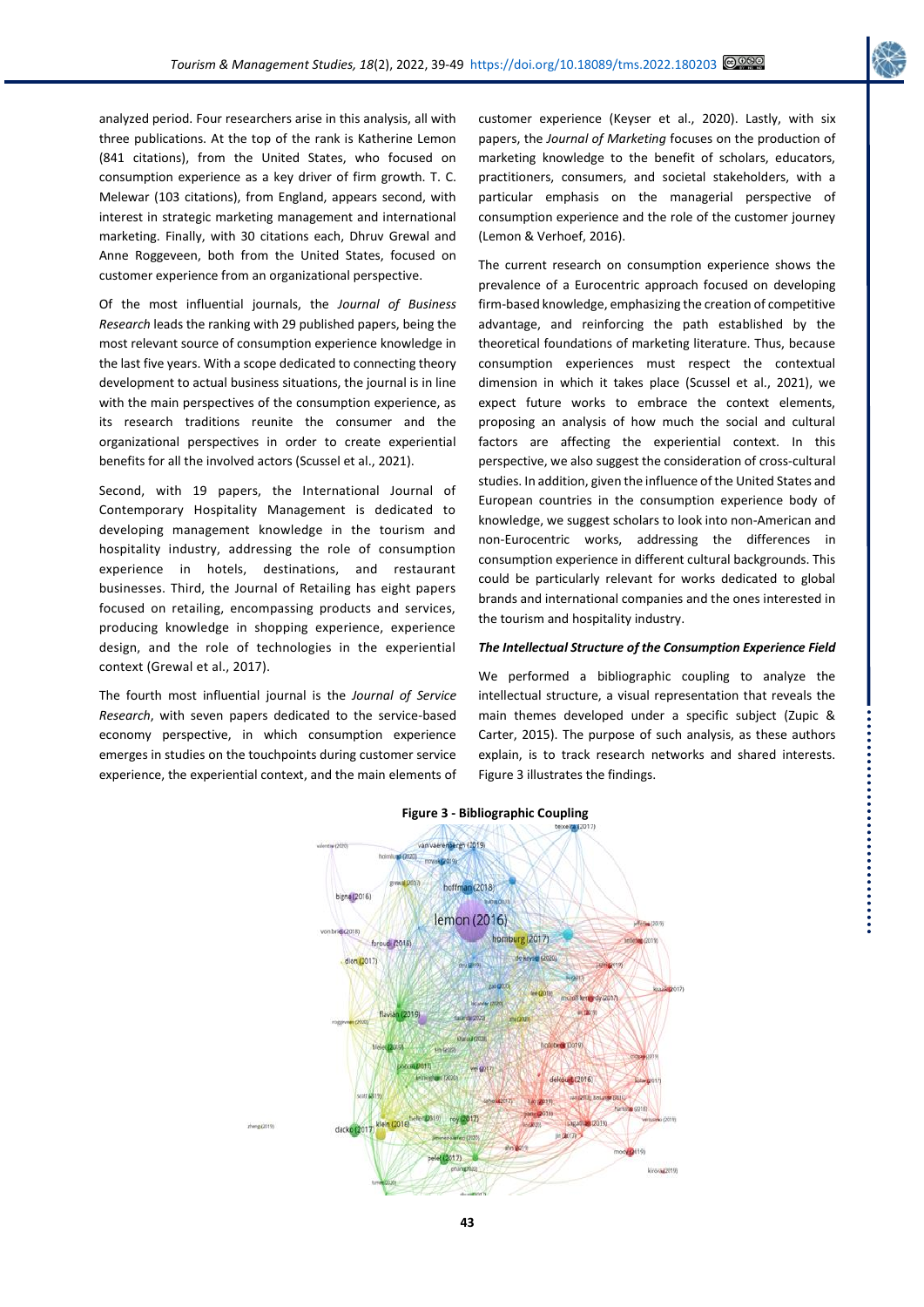

The **red cluster** encompasses 25 papers addressing escape experiences, a hedonic consumption experience in which the consumers seek getaways, escaping from routine and the norms and obligations of daily life. In this perspective, works focus on the emotional customer experience (Wu & Gao, 2019), consumers' needs for socialization (McLeay, Lichy, & Major, 2019), and authentic experiences (Kraak & Holmqvist, 2017). Additionally, we identified articles about the tourism and hospitality industry, particularly on the role of service in providing superior experiences (Hollebeek & Rather, 2019); the design of accommodation experience (Harkison, Hemmington, & Hyde, 2018), and the co-creation of the tourism experience (Sugathan & Ranjan, 2019).

The **green cluster** is formed by 25 papers about virtual experiences, addressing the interaction between consumers and companies/brands in the online environment. The creation of a research track focused on the digital context lies in the need to explore the role of digital information and communication technologies in delivering better consumer experiences. More than looking into the technology as a competitive advantage for companies, research on experience in the digital environment seeks to explore the role of consumers in such environments. For example, we observe the role of augmented reality in the online experience (Dacko, 2017), the use of human enhancement technologies to provide better online service (Grewal et al., 2020), and the relationship between branding and virtual reality (Pizzi et al., 2020), and the role of social media in fostering consumer experience (Pelet et al., 2017).

The **purple cluster** presents ten papers on the customer journey regarding the multiple points of interaction between customers and firms during the experience – before, during, and after purchase (Lemon & Verhoef, 2016). Before purchase, articles focus on experience as a driver of consumers' choice (Maggioni et al., 2019). During purchase, authors have been dedicated to the role of technology on the customer journey (McLean et al., 2018; Wei et al., 201) and the different stages of the omnichannel strategy (Valentini et al., 2020; Von Briel, 2018). After purchase, scholars explore the role of experiences' remembrance (Flacandji & Krey, 2020; Kim et al., 2020) and the effects of the experience on loyalty (Foroudi et al., 2016).

The 17 articles creating the **blue cluster** focus on consumption experience innovation. We observed papers about e-service innovation and its effects on the experience (Ciuchita et al., 2019); customer experience with e-commerce (Vakulento et al., 2019); integrative innovation strategies (Grenha Teixeira et al., 2017; Thomas et al., 2020; Witell et al., 2020), the rise of userexperience (Story et al., 2020), the internet of things (Novak & Hoffman, 2019), and the role of big data in customer experience management (Holmlund et al., 2020).

The **yellow cluster** covers 11 papers on service experience, concentrating attention on the effects of service experience on consumers' responses and the impact of the service environment on customer engagement. The articles address customers' responses to the experience, focusing on the subjective side of the experience (Bravo et al., 2019; Dion & Borraz, 2017), consumer engagement (Grewal et al., 2017), the effects post-purchase on consumers' perception (Klein et al., 2016), the effects of the environment on the experience (Roschk & Hosseinpour, 2020; Krishna et al., 2017; Lee et al., 2019; Roggeveen et al., 2020), and the focus on the specific experience consumers engage with brands (Zha et al., 2020; Zheng et al., 2019). It is paramount to point out that the expression "service experience" for a long time was used as a synonym for consumption experience (Sundbo, 2015). Nowadays, it covers a large set of constructs, concepts, and observable variables, such as the interaction between consumers and organizations, the role of social media in fostering online services, needs of socialization during experiential encounters, and the role of service in experiences, most of them included in other clusters. On that basis, we note that there is an overlapping between the clusters, possibly a consequence of the lack of a proper definition for the consumption experience construct until the recent publication of the unifying concept by Scussel et al. (2021).

Lastly, two papers engender the **light blue cluster** dedicated to customer experience management. The first paper focuses on customer experience management in the hospitality industry, setting the proper management of experiences as the main driver of customer loyalty and an important source of sustainable competitive advantages (Kandampully et al., 2018). The authors show that these benefits arise from a combination of organizational resources, meaning the collaboration between marketing, human resources, operations, technology, and social media management. The second article in this cluster addresses the need to manage consumer subjectivity to promote a memorable experience, demanding firms attention on elements such as fun, discovery, and inspiration, which are connected to a higher satisfaction (Liu et al., 2017). In short, the articles under this group explore the entire purchase process and the factors that constitute the experience, encompassing the consumer and the organizational perspectives, including the focus on how to increase the value of such experience.

The exam of the intellectual structure of consumption experience's scientific field shows that, regardless of the interest in the consumer perspective, there is not much attention to the outcomes of consumption experiences to the consumer, particularly concerning the value of experiences for consumers, how they evaluate their experiences, how they feel about them or the impact of such experiences in other spheres of their lives. We must consider as well the lack of integration of the organizational and the consumer perspectives on research, as the studies are dedicated to one or another, with the dominance of the organizational side. This becomes the main step to be pursued in future studies: the integration of firms' and consumers' resources in the generation of the consumption experience, opening opportunities to address the antecedents and the consequences of such phenomenon for both consumers and organizations.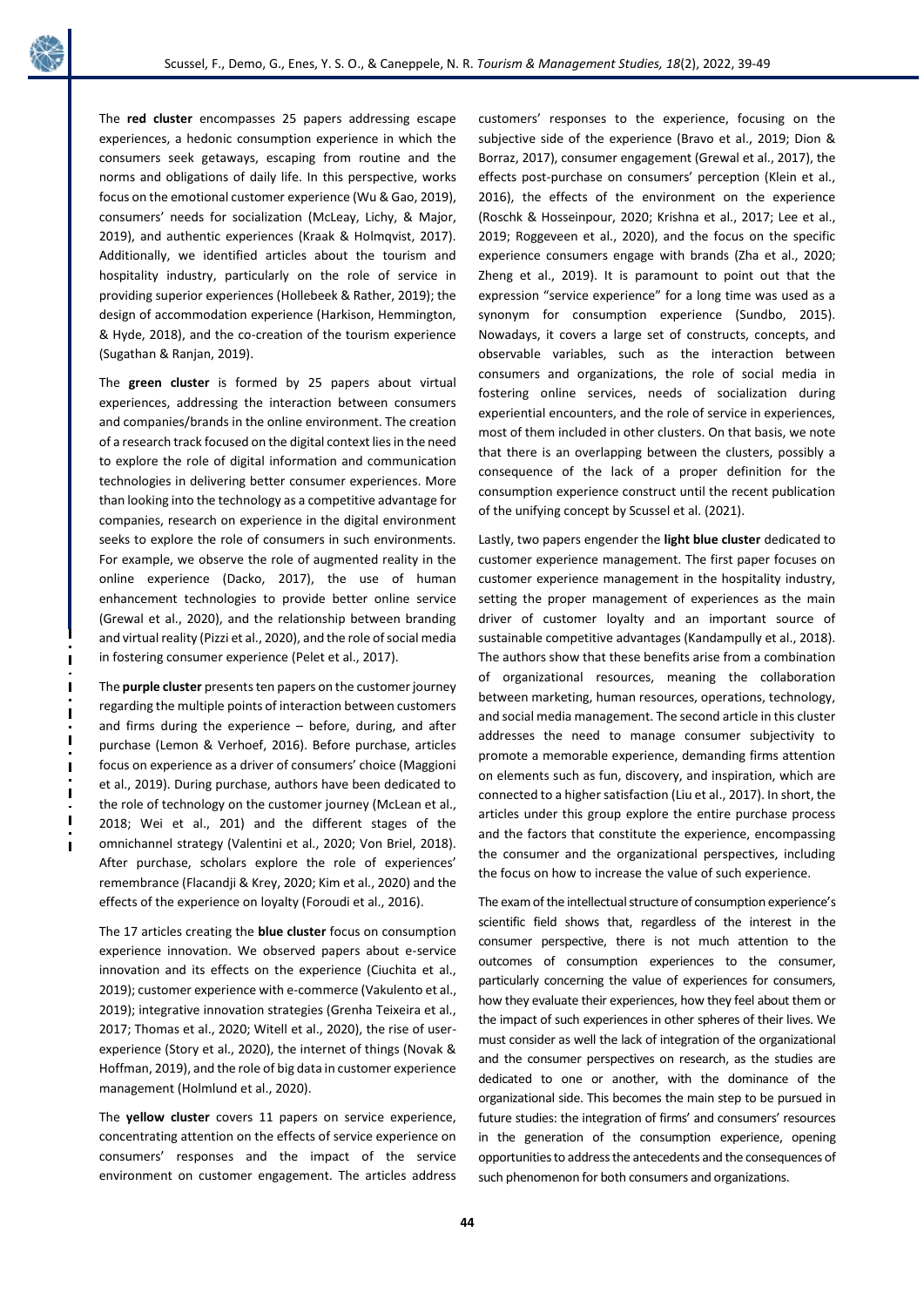

To help scholars develop such integration, we foresee the need to surpass the strong connection with the economic and psychological approaches and perspectives linked to the strategic perspective of marketing and consumer behavior research. There is a lack of intersection with other disciplines such as sociology, anthropology, philosophy and cultural studies, which could shed light on the consumers' perspective, exploring the role of consumption experience for consumers, not only in the eyes of competitive advantage. Furthermore, the assessment of other research traditions could be an effective path to operationalize the concept recently proposed by Scussel et al. (2021), particularly regarding understanding the dimensions of the consumption experience.

# **4. Research Agenda Proposition**

Over the past four decades, since the publication of Holbrook and Hirshman's seminal paper (1982), consumption experience research has generated a diverse body of knowledge, although connected to the managerial and strategic perspective that is characteristic of concepts and constructs under the marketing discipline (Scussel, 2017). Regardless of the amount of work on consumption experience, this is still an incipient concept, a notion that validated our purpose in mapping and discussing its roots and current state of the art in order to generate insights for future developments.

After analyzing the state of the art of consumption experience research, we advanced by grouping the identified gaps according to their similarities to propose directions for future research. We have reached four categories from which our research agenda is built.

The first category is **escape experiences**, comprising the need of consumers for hedonic and authentic experiences, in line with Holbrook and Hirshman (1982) and the adoption of consumer subjectivity in experiential marketing research. This is one of the main topics investigated in the consumption experience literature (Figure 4), a subject of growing interest for marketing and consumer behavior scholars, dedicated to the intense and emotional experiences in which consumers engage to escape routine (Cova, 2020; Scott et al., 2017) and find self-renewal and transformation through consumption experiences (Cova & Cova, 2019; Husemann & Eckhardt, 2019).

Despite the growing interest in such a topic (Cova, 2020), a few gaps were identified. For many years, scholars have been dedicated to the romanticized perspective on these adventures (Cova, 2020), leaving the commercial perspective aside, particularly the interaction between consumers and service providers. In this sense, we recommend investigating the creation of escape experiences, exploring sensations through sensorial marketing, and using the five senses' stimulus to provide a unique experience. New research possibilities must address the drivers of such experiences, how brands/companies design these experiences, and how value and satisfaction arise in such experiences. Lastly, we suggest focusing on the co-creation of such experiences, meaning the way consumers and marketers interact to generate escapism. We also foresee the possibility of investigating the social and cultural motivations that promote the need to escape routine, addressing the influence of lifestyles, ideologies, and institutional structures that conform to the context of the experience, surpassing the duality between consumer and service provider. We suggest that scholars also explore what happens to consumers after these escape experiences, their feelings, and the impact on themselves and the consumption society as a whole. This could be a path to embracing consumers' subjectivity and an opportunity to meet other disciplines such as sociology and anthropology.

Considering the connection between escape experiences and the tourism and hospitality industry, we recommend works that explore how consumers choose their escape destinations and what are the elements of the tourist experience. This is an opportunity to investigate experience with cities and destinations and the experience with brands such as hotels and restaurants. Since consumers are looking more and more to collect different and memorable experiences, it seems reasonable to look into touristic destinations and the possibilities of adventures and new sensations abroad and/or exotic places. Promoting escape experiences can also drive consumer satisfaction and loyalty to the tourism and hospitality organizations, suggesting investigation of the power of escapism in competitive advantage.

The second category is **online customer experience**. The emergence of technology and the fast speed of its innovation strategies have changed the way customers interact with firms, brands, and products, becoming a driver, facilitator, mediator of consumption experience, and experiential context.

In this scenario, we consider the need to explore consumers' shift from passive to active actors in the digital environment, building their own experience with brands, companies, and consumption communities easier and faster than we have ever seen. This demands organizations' online presence with constant and effective monitoring of consumers' interactions with other consumers, the brand, and competitors online. In this sense, researchers can develop works on how consumers and companies/brands co-create their online consumption experience, revealing the elements of such interaction and the resources that each part – consumer and brand/company – must bring to the online context. Therefore, we recommend future research on the online positioning for brands and organizations, considering the role of an online presence as a part of the consumer experience. We also suggest the need to study the digital environment as a partner of customer and companies/brands relationship. This is paramount for big companies and an important resource for small and mediumsized companies to assess consumers, create brand awareness, attract consumers, and develop a relationship with them based on the online experience. Additionally, we foresee possibilities addressing the role of technology adoption, intention, and frequency of use in customer experience, besides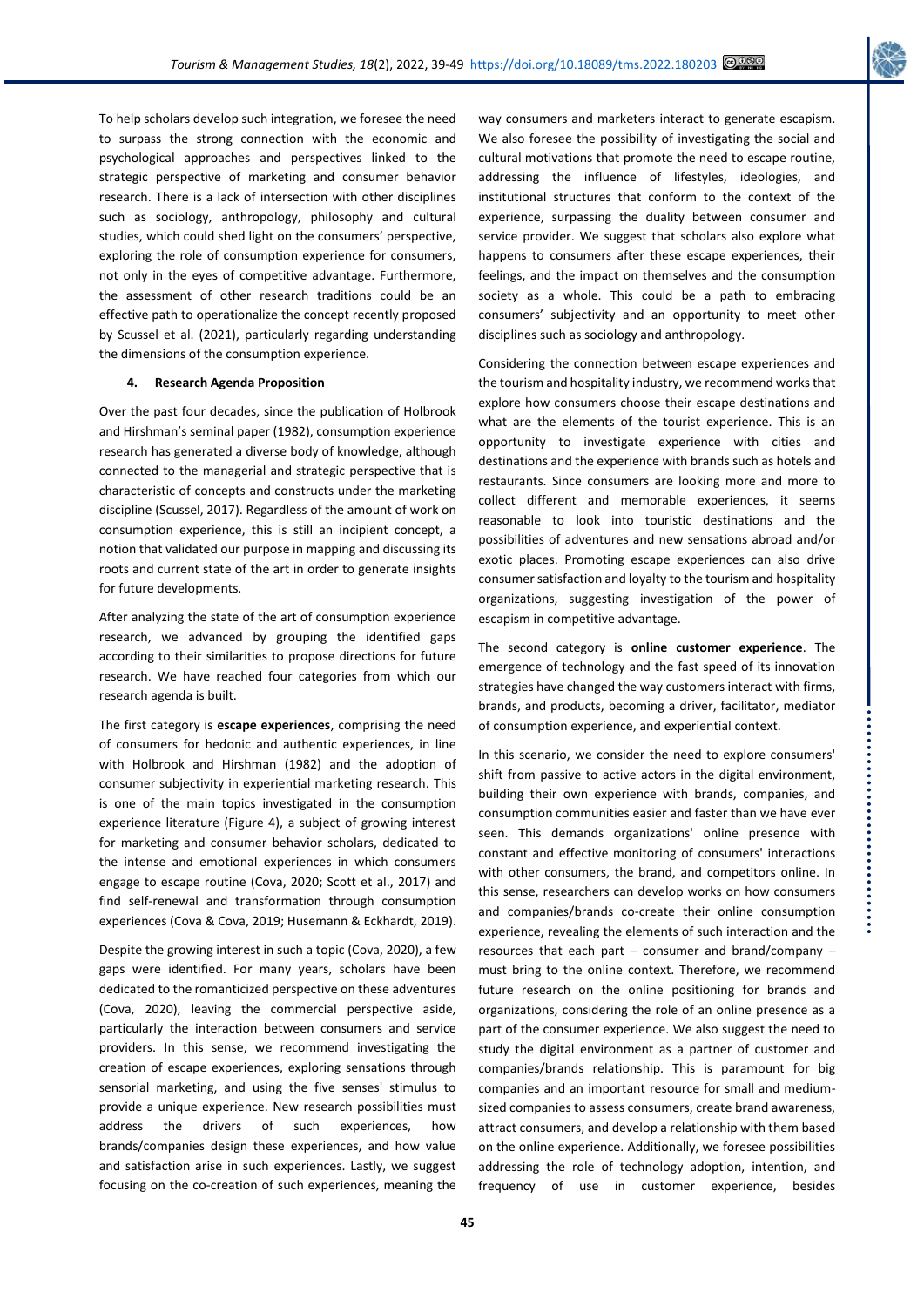

understanding the constructs of value and satisfaction with online experiences.

Concerning the rise of the omnichannel in the past few years (Shi et al., 2020), we suggest scholars to investigate the experience generated by this context, considering the multiple actors involved in the delivery of customer experience. In this sense, we suggest the evaluation of the customer journey and the touchpoint in which consumers, companies, and/or their partners interact in an attempt to understand the drivers and consequences of the omnichannel experience. We also advocate for experience research to map the differences between showrooming and webrooming and the impact of such strategies on consumer experience. We see promising possibilities concerning consumption experience with apps, streaming platforms, and social media. Lastly, we propose investigations on the impact of the online environment in the dynamics between consumers, marketers, and emotional experiences. In this sense, we can explore the escapism promoted by online gaming, the creation of real-life escape rooms, and consumers' preference for escaping routine through virtual reality. Despite the economic value and the promotion of brand experience brought by social media, we must also address the sociocultural motivations and their consequences and reflection on society of the relationship between consumers, technology, and escapism.

The third category is **service experience**, considering the role of the service perspective in the creation of consumption experience. The first suggestion we propose under this topic is developing a conceptual framework for service experience to avoid misunderstandings with the consumption experience definition, respecting their differences, and enabling the proper operationalization of each concept. In addition, as we understand that service can be a part of the experience and/or the experience itself, we invite future research to understand the antecedents and consequents of service experience, particularly considering the impact of service experience on customer satisfaction preference and loyalty. Moreover, considering the role of the context of the experience (Akaka et al., 2015), we anticipate the need to understand the elements of the service context, such as cultures, ideologies, type of industry, organizational culture, and the role of employees in co-constructing with customers their experiences.

We must also cross the service experience investigation with the other topics of consumption experiences, especially the role of technology and innovation in service experience design, the effects of social media on service experience, and the possibilities of escape experience through service. We foresee possibilities of exploring the customer journey in the service experience context, providing information about the interaction between consumers and firms/brands during the several points of the service encounter. Finally, the tourism and hospitality industry can particularly benefit from research in this area, addressing the provision of superior service.

The fourth category is **customer experience management**, encompassing the organizational perspective on consumption experience and the need to consider the impact of consumption experience on organizational outcomes. In this sense, we suggest researchers to study the creation of experiential benefits for both consumers and companies through the test of structural models relating consumer experience to other variables such as value, quality, customer-brand relationship, trust, loyalty, and profitability indicators. Such models can unveil how companies/brands can manage customers' experiences in the long turn, creating and promoting new and authentic experiences for them. We also visualize possibilities around organizational practices and the impact of other departments besides the marketing department, for instance, the role of the human resources department in training employees to manage customer experiences.

Research under this perspective must encompass the customer journey and the interactions between consumers and firms during the different phases of consumption experience, analyzing and optimizing the resources involved in each step of such a process, enabling a more accurate customer experience management. This is a critical path to be followed by academics dedicated to omnichannel strategies due to the recent rise of this subject, its growing managerial relevance, and its interaction with technology, innovation, and service provision. Table 2 summarizes our future research directions and a proposition of research questions to be explored.

| Category                     | Focus for future research                                                                            | <b>Research questions' possibilities</b>                                                                     |
|------------------------------|------------------------------------------------------------------------------------------------------|--------------------------------------------------------------------------------------------------------------|
| Escape<br><b>Experiences</b> | Explore the integration of<br>consumers and marketers<br>in the co-creation of escape<br>experiences | How do consumers and service providers interact to generate consumers' escape experiences?                   |
|                              |                                                                                                      | What are the drivers of consumers' escape experiences?                                                       |
|                              |                                                                                                      | What is the role of sensorial marketing in creating consumers' escape experiences?                           |
|                              |                                                                                                      | How do brands/firms design consumers' escape experiences?                                                    |
|                              |                                                                                                      | How do we measure value in consumers' escape experiences?                                                    |
|                              |                                                                                                      | How do we measure satisfaction in consumers' escape experiences?                                             |
|                              |                                                                                                      | What is the role of the social and cultural structures on consumers' escape experiences?                     |
|                              |                                                                                                      | How do consumers choose escape destinations?                                                                 |
|                              |                                                                                                      | What is the role of escape experiences in consumers' satisfaction with tourism and hospitality<br>variables? |

**Table 2 - Future research directions**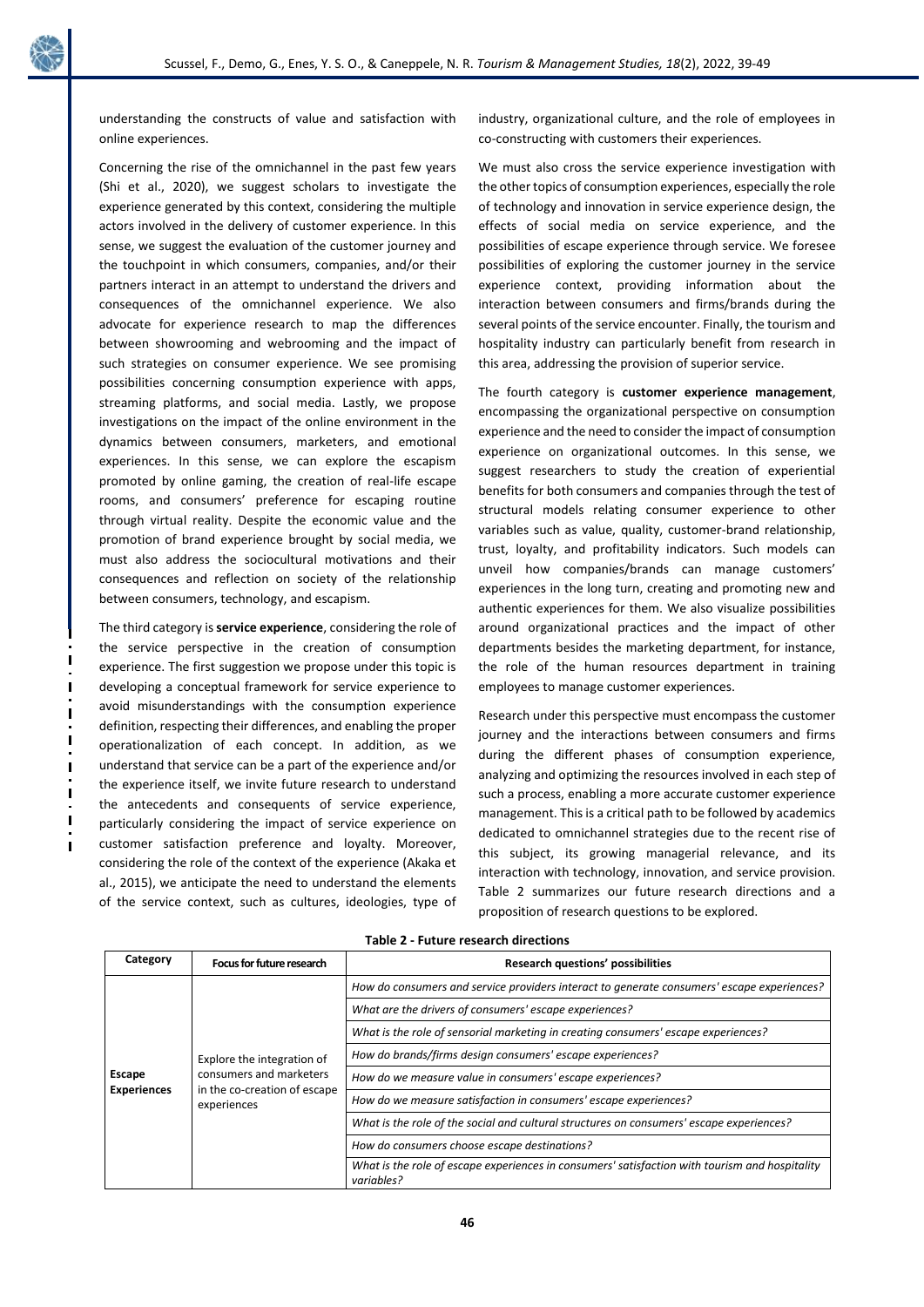

| Category                                    | Focus for future research                                                                                                            | <b>Research questions' possibilities</b>                                                                                                                                        |
|---------------------------------------------|--------------------------------------------------------------------------------------------------------------------------------------|---------------------------------------------------------------------------------------------------------------------------------------------------------------------------------|
| Online<br>Customer<br><b>Experience</b>     | The way customers interact<br>with firms, brands, and<br>products with the special<br>type of mediation that the<br>internet affords | How do consumers become active actors in the digital environment, and what are the effects<br>on their experiences with brands, companies, and consumption communities?         |
|                                             |                                                                                                                                      | What is the relation between brands/firms' online presence and consumers' online<br>experiences?                                                                                |
|                                             |                                                                                                                                      | How do consumers and companies/brands co-create their online consumption experience?                                                                                            |
|                                             |                                                                                                                                      | What is the relation between technology adoption and consumers' online experiences?                                                                                             |
|                                             |                                                                                                                                      | What are the drivers of the omnichannel experience?                                                                                                                             |
| <b>Service</b><br><b>Experience</b>         | Defining service experience<br>and exploring its<br>antecedents                                                                      | What are the elements of the service experience conceptual framework?                                                                                                           |
|                                             |                                                                                                                                      | What are the antecedents and consequents of service experience?                                                                                                                 |
|                                             |                                                                                                                                      | What are the main drivers of consumers' satisfaction with service experiences?                                                                                                  |
|                                             |                                                                                                                                      | What is the role of cultures, ideologies, type of industry, organizational culture, and<br>employees in co-constructing service experiences?                                    |
|                                             |                                                                                                                                      | What is the role of social media in shaping service experiences?                                                                                                                |
| Customer<br><b>Experience</b><br>Management | The market resources used<br>in the co-creation of<br>consumers' experiences                                                         | How does consumer experience interact with other organizational variables such as value,<br>quality, customer-brand relationship, trust, loyalty, and profitability indicators? |
|                                             |                                                                                                                                      | How do organizational practices impact consumers' experiences?                                                                                                                  |
|                                             |                                                                                                                                      | How do consumers and brands/firms interact during the multiple points of the customer<br>journey and what is the impact of such encounters on the overall consumer experience?  |

#### **5. Conclusion**

This paper aimed to develop a literature review on consumption experience, draw its social and intellectual structure, and propose a research agenda. Considering the purpose of understanding the social and the intellectual structure of consumption experience, we observe an increasing combination of the consumers' and the organizational perspectives, motivated by an attempt to understand consumption experience as a process in which consumers and companies/brands interact in order to generate experiential value for both parties. It can be clearly stated that the concept of consumption experience has evolved from the traditional commercial perspective from the 1960s, encompassing consumers' subjectivity as a paramount aspect in accessing and achieving the consumer experience. Currently, the body of knowledge in consumption experience comprises six research interests: escape experiences, virtual experiences, customer journey, customer experience innovation, service experience, and customer experience management. From these categories, we have drawn a research agenda to guide future efforts in this subject, indicating new avenues revealing different nuances from which the consumption experience can be explored and better understood.

The future of this literature must consider developments in escape experiences, online customer experience, service experience, customer experience management, and the intersection between these themes. This is our main academic contribution. As managerial implications, we understand that a leading and prominent position in the competitive environment requires companies to co-create the consumption experience with the public, whether face-to-face or virtual. The effective management of the consumption experience includes all contact points where the customer interacts with the company, brand, product, or service, representing a strategy that results in a win-win value exchange between companies and consumers.

#### **References**

Addis, M., & Holbrook, M. B. (2001). On the conceptual link between mass customisation and experiential consumption: an explosion of subjectivity. *Journal of Consumer Behaviour: An International Research Review*, *1*(1), 50-66.

Aguinis, H., Ramani, R. S., & Alabduljader, N. (2020). Best-practice recommendations for producers, evaluators, and users of methodological literature reviews. *Organizational Research Methods*, 2020, 1-31.

Akaka, M. A., Vargo, S. L., & Schau, H. J. (2015). The context of experience. *Journal of Service Management*. 26(2), 206-223.

Bravo, R., Martinez, E., & Pina, J. M. (2019). Effects of service experience on customer responses to a hotel chain. *International Journal of Contemporary Hospitality Management*, *31*(1), 389-405.

Chadegani, A., Salehi, H., Yunus, M., Farhadi, H., Fooladi, M., Farhadi, M., & Ale Ebrahim, N. (2013). A comparison between two main academic literature collections: Web of Science and Scopus databases. *Asian social science*, *9*(5), 18-26.

Ciuchita, R., Mahr, D., & Odekerken-Schröder, G. (2019). "Deal with it": How coping with e-service innovation affects the customer experience. *Journal of Business Research*, *103*, 130-141.

Cova, B. (2020). The new frontier of consumer experiences: escape through pain. *AMS Review*, 1-10.

Cova, V., & Cova, B. (2019). Pain, suffering and the consumption of spirituality: a toe story. *Journal of Marketing Management*, *35*(5-6), 565-585.

Dacko, S. G. (2017). Enabling smart retail settings via mobile augmented reality shopping apps. *Technological Forecasting and Social Change*, *124*, 243-256.

Dion, D., & Borraz, S. (2017). Managing status: How luxury brands shape class subjectivities in the service encounter. *Journal of Marketing*, *81*(5), 67-85.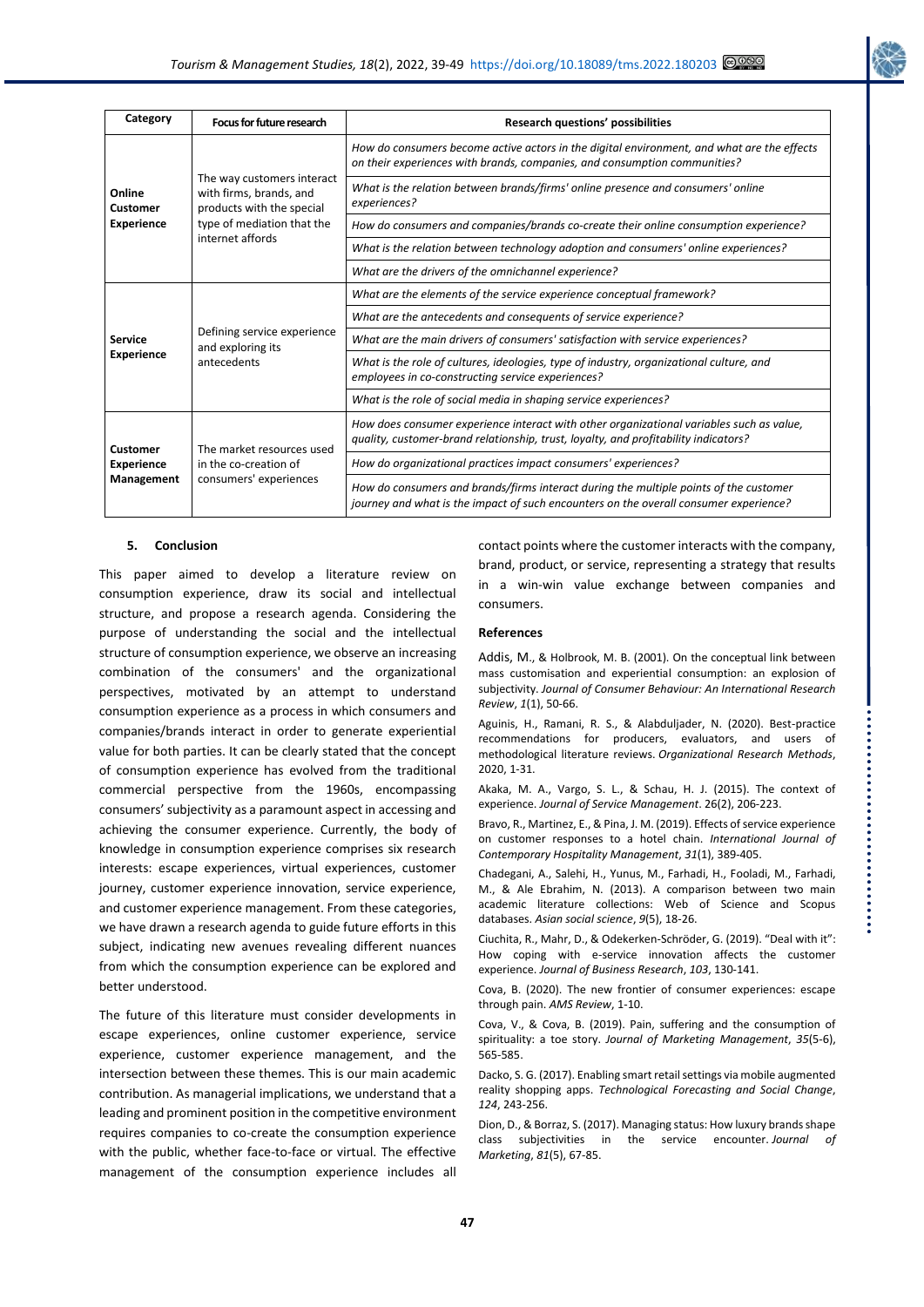

Flacandji, M., & Krey, N. (2020). Remembering shopping experiences: the shopping experience memory scale. *Journal of Business Research*, *107*, 279-289.

Foroudi, P., Jin, Z., Gupta, S., Melewar, T. C., & Foroudi, M. M. (2016). Influence of innovation capability and customer experience on reputation and loyalty. *Journal of business research*, *69*(11), 4882-4889.

Grenha Teixeira, J., Patrício, L., Huang, K. H., Fisk, R. P., Nóbrega, L., & Constantine, L. (2017). The MINDS method: integrating management and interaction design perspectives for service design. *Journal of Service Research*, *20*(3), 240-258.

Grewal, D., Kroschke, M., Mende, M., Roggeveen, A. L., & Scott, M. L. (2020). Frontline cyborgs at your service: How human enhancement technologies affect customer experiences in retail, sales, and service settings. *Journal of Interactive Marketing*, *51*, 9-25.

Grewal, D., Roggeveen, A. L., & Nordfält, J. (2017). The Future of Retailing. *Journal of Retailing*, *93*(1), 1-6.

Grewal, D., Roggeveen, A. L., Sisodia, R., & Nordfält, J. (2017). Enhancing customer engagement through consciousness. *Journal of Retailing*, *93*(1), 55-64.

Grønholdt, L., Martensen, A., Jørgensen, S., & Jensen, P. (2015). Customer experience management and business performance. *International Journal of Quality and Service Sciences*, 7(1), 90-106.

Harkison, T., Hemmington, N., & Hyde, K. F. (2018). Creating the luxury accommodation experience: case studies from New Zealand. *International Journal of Contemporary Hospitality Management*, *30*(3), 1724-1740.

Holbrook, M. B., & Hirschman, E. C. (1982). The Experiential Aspects of Consumption: Consumer Fantasies, Feelings, and Fun. *Journal of Consumer Research*, 9(2), 132.

Hollebeek, L., & Rather, R. A. (2019). Service innovativeness and tourism customer outcomes. *International Journal of Contemporary Hospitality Management*, *31*(11), 4227-4246.

Holmlund, M., Van Vaerenbergh, Y., Ciuchita, R., Ravald, A., Sarantopoulos, P., Ordenes, F. V., & Zaki, M. (2020). Customer experience management in the age of big data analytics: A strategic framework. *Journal of Business Research*, *116*, 356-365.

Hui, M. K., & Bateson, J. E. (1991). Perceived control and the effects of crowding and consumer choice on the service experience. *Journal of Consumer Research*, *18*(2), 174-184.

Husemann, K. C., & Eckhardt, G. M. (2019). Consumer deceleration*. Journal of Consumer Research*, *45*(6), 1142-1163.

Jain, R., Aagja, J., & Bagdare, S. (2017). Customer experience–A review and research agenda. *Journal of Service Theory and Practice*, 27(3), 642- 662.

Kandampully, J., Zhang, T. C., & Jaakkola, E. (2018). Customer experience management in hospitality. *International Journal of Contemporary Hospitality Management*, 30(1), 21-56.

Keyser, A., Verleye, K., Lemon, K. N., Keiningham, T. L., & Klaus, P. (2020). Moving the customer experience field forward: introducing the touchpoints, context, qualities (TCQ) nomenclature. *Journal of Service Research*, *23*(4), 433-455.

Kim, S. S., Badu-Baiden, F., Oh, M. M., & Kim, J. (2020). Effects of African local food consumption experiences on post-tasting behavior. *International Journal of Contemporary Hospitality Management*.

Klein, J. F., Falk, T., Esch, F. R., & Gloukhovtsev, A. (2016). Linking popup brand stores to brand experience and word of mouth: The case of luxury retail. *Journal of Business Research*, *69*(12), 5761-5767.

Kraak, J. M., & Holmqvist, J. (2017). The authentic service employee: Service employees' language use for authentic service experiences. *Journal of Business Research*, *72*, 199-209.

Kranzbühler, A. M., Kleijnen, M. H., Morgan, R. E., & Teerling, M. (2017). The multilevel nature of customer experience research: an integrative review and research agenda. *International Journal of Management Reviews*, *20*(2), 433-456.

Lee, M., Lee, S. A., & Koh, Y. (2019). Multisensory experience for enhancing hotel guest experience: Empirical evidence from big data analytics. *International Journal of Contemporary Hospitality Management*.

Lemon, K. N., & Verhoef, P. C. (2016). Understanding customer experience throughout the customer journey. *Journal of Marketing*, *80*(6), 69-96.

Liu, W., Sparks, B., & Coghlan, A. (2017). Fun, inspiration and discovery: from momentary experiences to overall evaluations. *International Journal of Contemporary Hospitality Management*.

Maggioni, I., Sands, S., Kachouie, R., & Tsarenko, Y. (2019). Shopping for well-being: The role of consumer decision-making styles. *Journal of Business Research*, *105*, 21-32.

Mclean, G., Al-Nabhani, K., & Wilson, A. (2018). Developing a mobile applications customer experience model (MACE)-implications for retailers. *Journal of Business Research*, *85*, 325-336.

McLeay, F., Lichy, J., & Major, B. (2019). Co-creation of the ski-chalet community experiencescape. *Tourism Management*, *74*, 413-424.

Novak, T. P., Hoffman, D. L., & Yung, Y.-F. (2000). Measuring the Customer Experience in Online Environments: A Structural Modeling Approach. *Marketing Science*, 19(1), 22–42.

Paul, J., & Criado, A. R. (2020). The art of writing literature review: What do we know and what do we need to know?. *International Business Review, 29(4), 101717.*

Pelet, J. É., Ettis, S., & Cowart, K. (2017). Optimal experience of flow enhanced by telepresence: Evidence from social media use. *Information & Management*, *54*(1), 115-128.

Pine, B. J., Pine, J., & Gilmore, J. H. (1999). *The experience economy: work is theatre & every business a stage*. Harvard Business Press.

Pizzi, G., Vannucci, V., & Aiello, G. (2020). Branding in the time of virtual reality: Are virtual store brand perceptions real?. *Journal of Business Research*, *119*, 502-510.

Roggeveen, A. L., Grewal, D., & Schweiger, E. B. (2020). The DAST framework for retail atmospherics: The impact of in-and out-of-store retail journey touchpoints on the customer experience. *Journal of Retailing*, *96*(1), 128-137.

Roschk, H., & Hosseinpour, M. (2020). Pleasant ambient scents: a metaanalysis of customer responses and situational contingencies. *Journal of Marketing*, *84*(1), 125-145.

Scott, R., Cayla, J., & Cova, B. (2017). Selling pain to the saturated self. *Journal of Consumer Research*, *44*(1), 22-43.

Scussel, F. B. C., Fogaça, N., & Demo, G. (2021). Consumption Experience: Proposal for an Unifying Concept. *Revista Brasileira de Marketing*, *20*(1), 175-198.

Shi, S., Wang, Y., Chen, X., & Zhang, Q. (2020). Conceptualization of omnichannel customer experience and its impact on shopping intention: A mixed-method approach. *International Journal of Information Management*, *50*, 325-336.

Story, V., Zolkiewski, J., Verleye, K., Nazifi, A., Hannibal, C., Grimes, A., & Abboud, L. (2020). Stepping out of the shadows: Supporting actors' strategies for managing end-user experiences in service ecosystems. *Journal of Business Research*, *116*, 401-411.

Sugathan, P., & Ranjan, K. R. (2019). Co-creating the tourism experience. *Journal of Business Research*, *100*, 207-217.

Sundbo, J. (2015). From service quality to experience–and back again?. *International Journal of Quality and Service Sciences*, *7*(1), 107-119.

Templier, M., & Paré, G. (2015). A framework for guiding and evaluating literature reviews. *Communications of the Association for Information Systems*, *37*(1), 6.

Thomas, T. C., Epp, A. M., & Price, L. L. (2020). Journeying together: Aligning retailer and service provider roles with collective consumer practices. *Journal of Retailing*, *96*(1), 9-24.

Tranfield, D., Denyer, D., & Smart, P. (2003). Towards a methodology for developing evidence-informed management knowledge by means of systematic review. *British Journal of Management*, 14(3), 207-222.